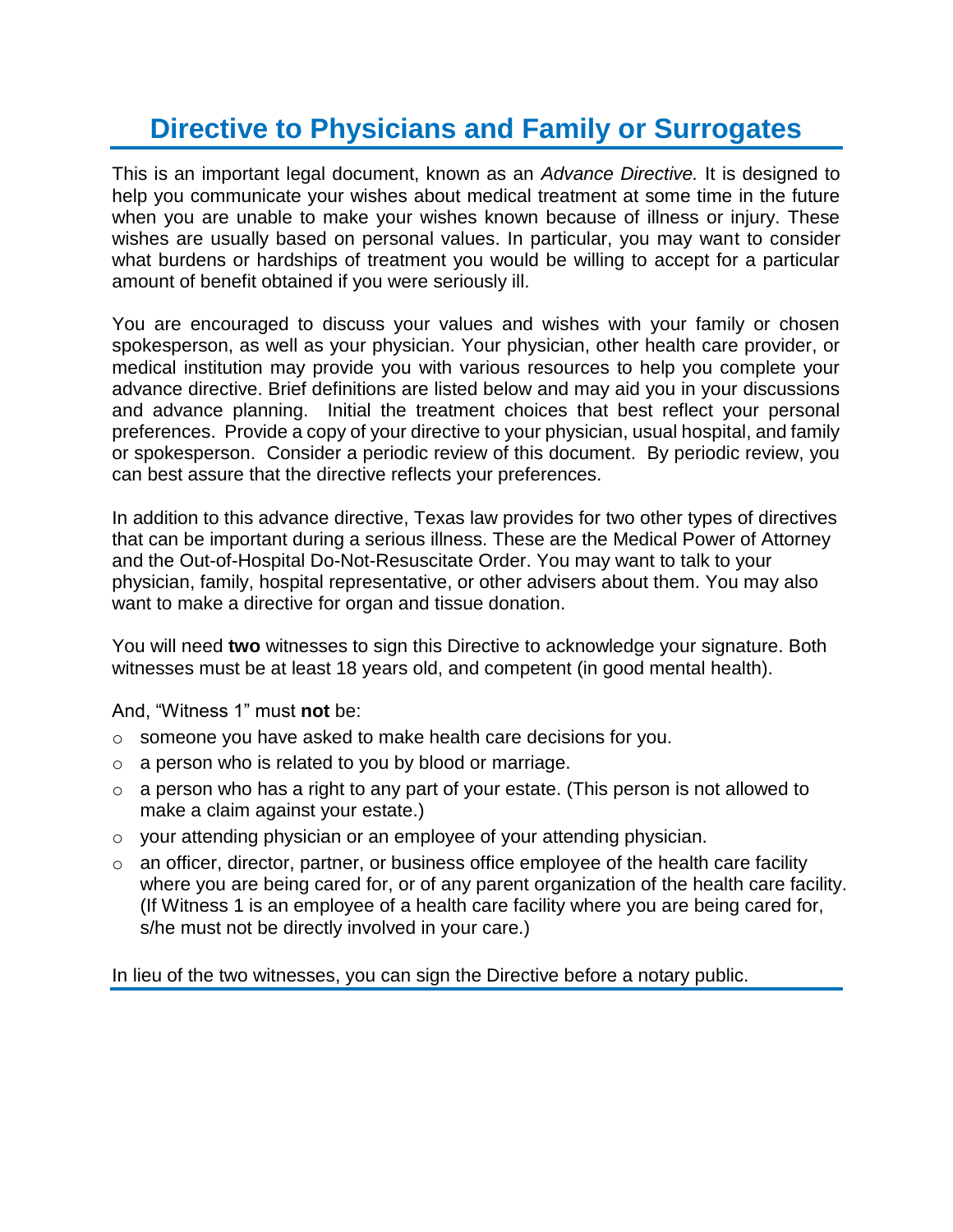## **DIRECTIVE**

I, recognize that the best health care is based upon a partnership of trust and communication with my physician. My physician and I will make health care decisions together as long as I am of sound mind and able to make my wishes known. If there comes a time that I am unable to make medical decisions about myself because of illness or injury, I direct that the following treatment preferences be honored:

If, in the judgment of my physician, I am suffering with a terminal condition from which I am expected to die within six months, even with available life-sustaining treatment provided in accordance with prevailing standards of medical care:

I request that all treatments other than those needed to keep me comfortable be discontinued or withheld and my physician allow me to die as gently as possible;

**OR**

I request that I be kept alive in this terminal condition using available life-sustaining treatment. **(This selection does not apply to hospice care.)**

If, in the judgment of my physician, I am suffering with an irreversible condition so that I cannot care for myself or make decisions for myself and am expected to die without life-sustaining treatment provided in accordance with prevailing standards of care:

I request that all treatments other than those needed to keep me comfortable be discontinued or withheld and my physician allow me to die as gently as possible;

**OR**

I request that I be kept alive in this irreversible condition using available life-sustaining treatment. **(This selection does not apply to hospice care.)**

**Other requests:** (After talking to your physician, you may want to list particular treatments in this space that you *do* or *do not* want in specific circumstances, such as artificial nutrition and fluids, intravenous antibiotics, etc. Be sure to state whether you do or do not want the particular treatment.)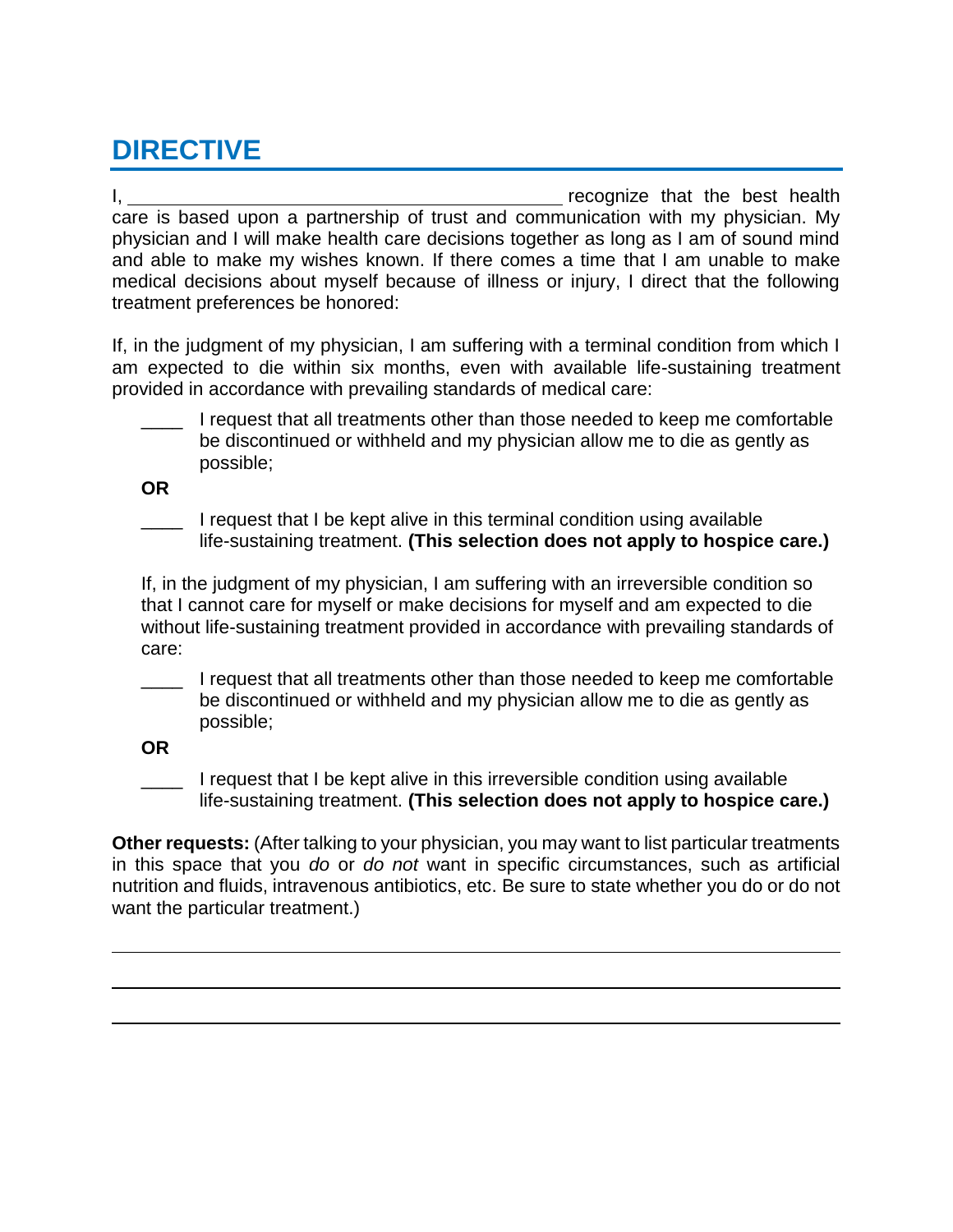After signing this directive, if my representative or I elect hospice care, I understand and agree that only those treatments needed to keep me comfortable would be provided and I would not be given available life-sustaining treatments.

If I do not have a Medical Power of Attorney, and I am unable to make my wishes known, I designate the following person(s) to make treatment decisions with my physician compatible with my personal values: (You do not need to fill out this part, if you already have a valid Medical Power of Attorney.)

1.

2.

If the people listed above are not available, or if I have not designated a spokesperson, I understand that a spokesperson will be chosen for me following standards specified in the laws of Texas. If, in the judgment of my physician, my death is imminent within minutes to hours, even with the use of all available medical treatment provided within the prevailing standard of care, I acknowledge that all treatments may be withheld or removed except those needed to maintain my comfort. I understand that under Texas law this directive has no effect if I have been diagnosed as pregnant. This directive will remain in effect until I revoke it. No other person may do so.

Date: **Date: Date: Date: Date: Date: Date: Date: Date: Date: Date: Date: Date: Date: Date: Date: Date: Date: Date: Date: Date: Date: Date: Date: Date: Date: Date: Date:**

Type or print name your name here Sign here

Your address (City, County, State)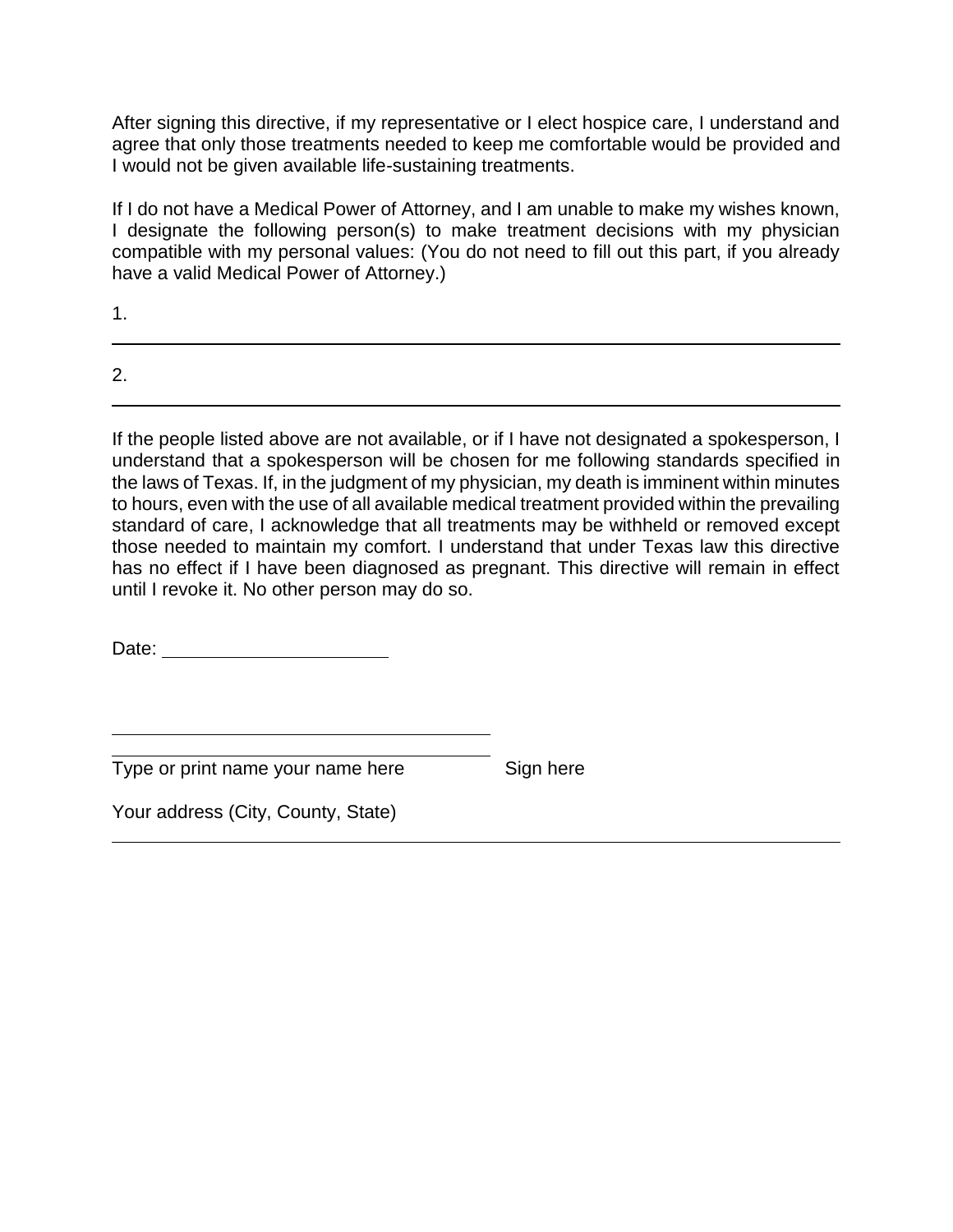Two competent adult witnesses must sign below, acknowledging the signature of the declarant. The witness designated as Witness 1 may not be a person designated to make a treatment decision for the patient and may not be related to the patient by blood or marriage. This witness may not be entitled to any part of the estate and may not have a claim against the estate of the patient. This witness may not be the attending physician or an employee of the attending physician. If this witness is an employee of a health care facility in which the patient is being cared for, this witness may not be involved in providing direct patient care to the patient. This witness may not be an officer, director, partner, or business office employee of a health care facility in which the patient is being cared for or of any parent organization of the health care facility.

| Type or print name of Witness 1 | Witness 1 signs here |  |
|---------------------------------|----------------------|--|
|                                 |                      |  |
| Type or print name of Witness 2 | Witness 2 signs here |  |

Definitions:

"Artificial nutrition and hydration" means the provision of nutrients or fluids by a tube inserted in a vein, under the skin in the subcutaneous tissues, or in the stomach (gastrointestinal tract).

"Irreversible condition" means a condition, injury, or illness:

(1) that may be treated, but is never cured or eliminated;

(2) that leaves a person unable to care for or make decisions for the person's own self; and

(3) that, without life-sustaining treatment provided in accordance with the prevailing standard of medical care, is fatal.

Explanation: Many serious illnesses such as cancer, failure of major organs (kidney, heart, liver, or lung), and serious brain disease such as Alzheimer's dementia may be considered irreversible early on. There is no cure, but the patient may be kept alive for prolonged periods of time if the patient receives life-sustaining treatments. Late in the course of the same illness, the disease may be considered terminal when, even with treatment, the patient is expected to die. You may wish to consider which burdens of treatment you would be willing to accept in an effort to achieve a particular outcome. This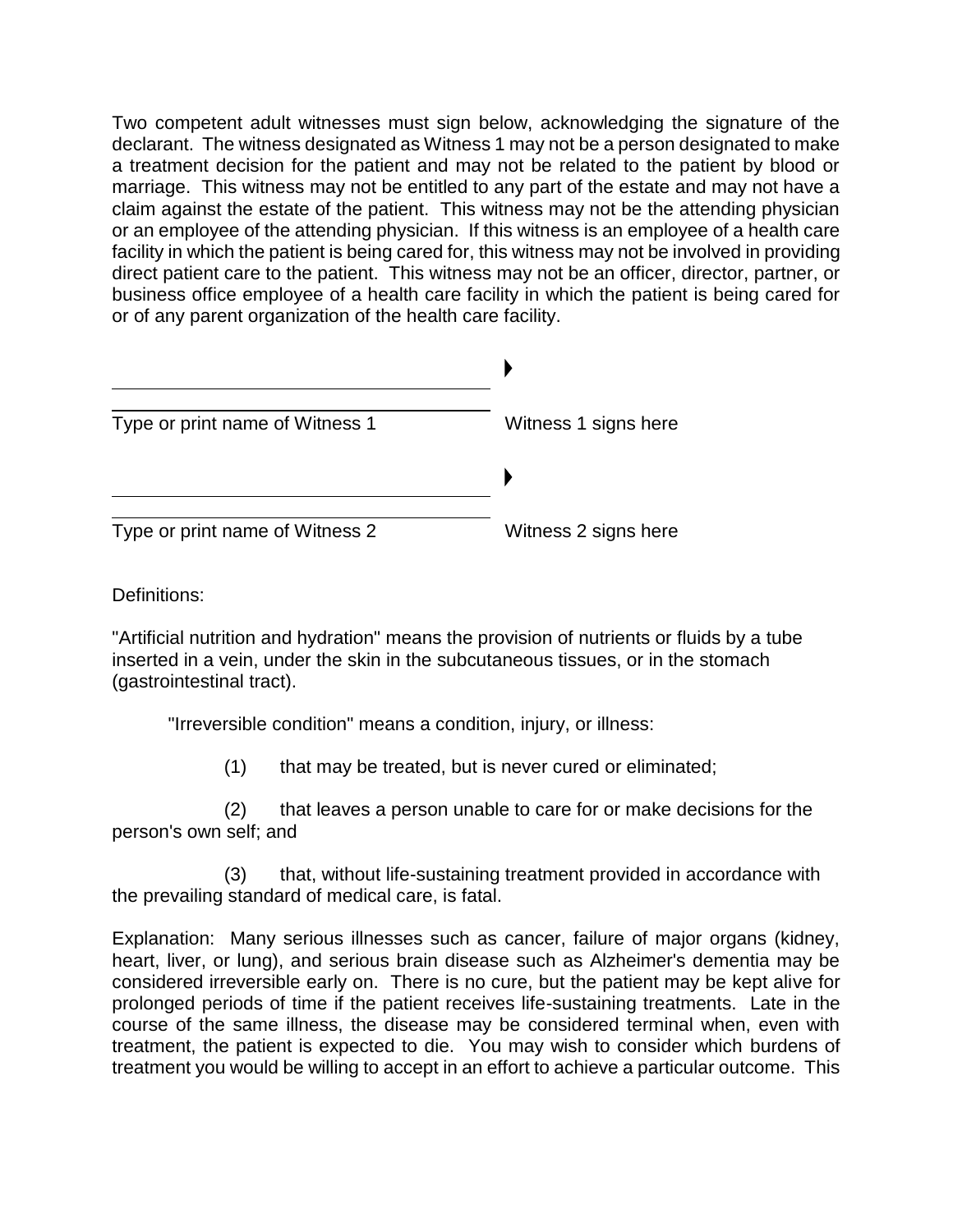is a very personal decision that you may wish to discuss with your physician, family, or other important persons in your life.

"Life-sustaining treatment" means treatment that, based on reasonable medical judgment, sustains the life of a patient and without which the patient will die. The term includes both life-sustaining medications and artificial life support such as mechanical breathing machines, kidney dialysis treatment, and artificial hydration and nutrition. The term does not include the administration of pain management medication, the performance of a medical procedure necessary to provide comfort care, or any other medical care provided to alleviate a patient's pain.

"Terminal condition" means an incurable condition caused by injury, disease, or illness that according to reasonable medical judgment will produce death within six months, even with available life-sustaining treatment provided in accordance with the prevailing standard of medical care.

Explanation: Many serious illnesses may be considered irreversible early in the course of the illness, but they may not be considered terminal until the disease is fairly advanced. In thinking about terminal illness and its treatment, you again may wish to consider the relative benefits and burdens of treatment and discuss your wishes with your physician, family, or other important persons in your life.

YOU MAY CHOOSE TO FOREGO THE WITNESSES AND SIGN THIS DIRECTIVE IN THE PRESENCE OF A NOTARY PUBLIC. Complete the following:

| <b>STATE OF TEXAS</b> |  |
|-----------------------|--|
|                       |  |
| <b>COUNTY OF</b>      |  |

**BEFORE ME**, the undersigned authority, on this day personally appeared

\_\_\_\_\_\_\_\_\_\_\_\_\_\_\_\_\_\_\_\_\_\_\_\_\_\_\_\_\_\_\_\_\_\_\_\_\_\_\_\_\_\_\_\_\_\_\_\_\_\_\_\_\_\_, known to me to be

the Declarant

whose name is subscribed to the foregoing instrument in her capacity, and, said person being by me

| duly | sworn. | the | Declarant,  |
|------|--------|-----|-------------|
|      |        |     | declared to |

me in my presence that said instrument is her Directive to Physicians and Family or Surrogates, and

that she had willingly and voluntarily made and executed it as her free act and deed for the purposes